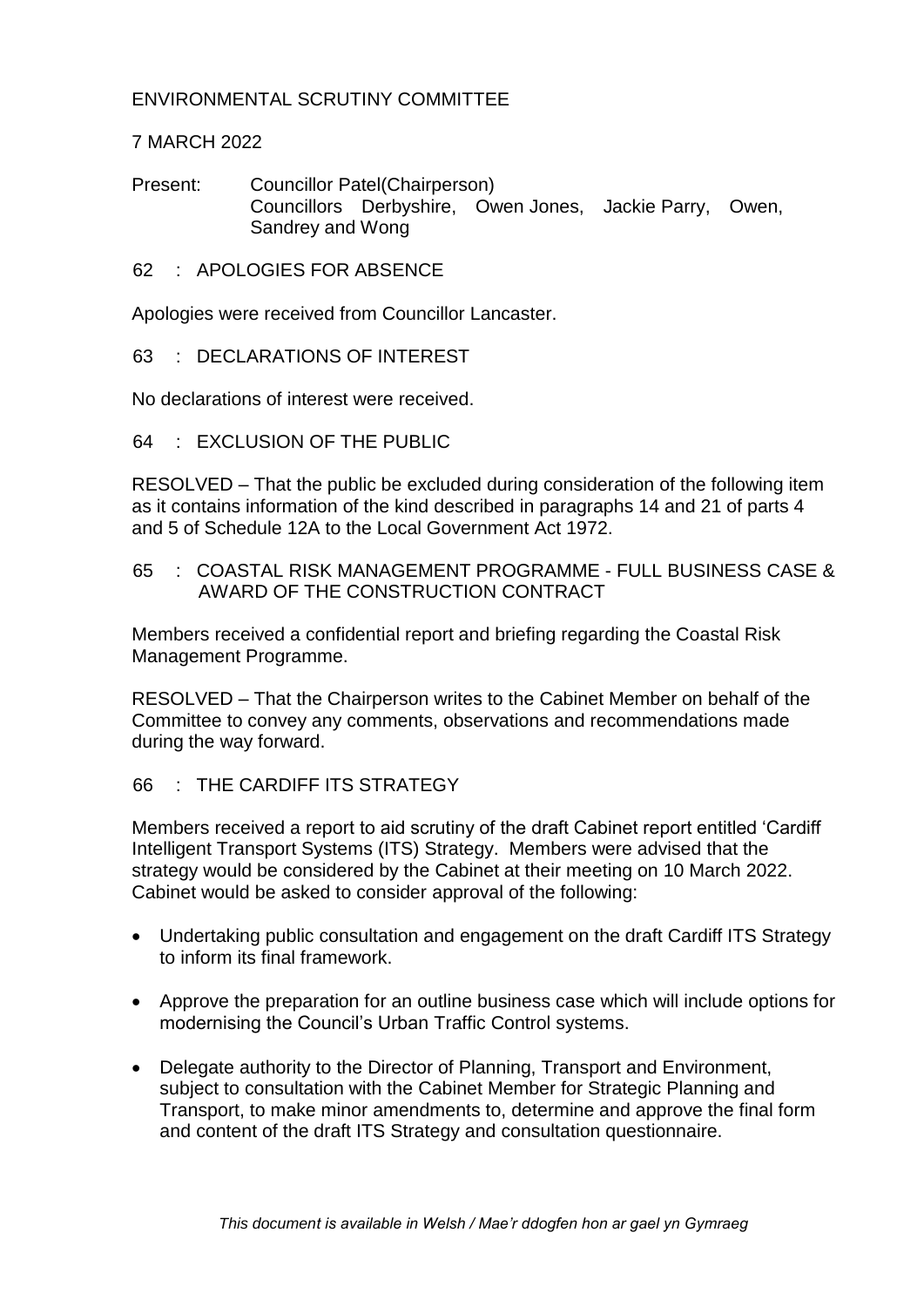Members were advised that transport systems around the world are being transformed through the use of digital technology. From 2018 to 2020, the Council commissioned studies and published key documents supporting the need for investment in ITS. The key conclusions identified that transformational improvements are needed to ensure that the ITS provision in Cardiff can effectively deliver the City's ambitions.

The Chairperson welcomed Councillor Caro Wild, Cabinet Member for Strategic Planning and Transport and officers from Strategic Planning and Environment Service area. The Cabinet Member was invited to make a brief statement. Members were invited to comment, seek clarification or raise questions on the topic. Those discussions are summarised as follows:

- Members asked for the projected total cost of the implementation of the strategy and what sources of funding were available to deliver and maintain the service. Members were advised that there is no costed programme for the strategy. However, the various elements have a business case. For example, the Control Centre has options for its location, size, working with partners and the revenue needed to support those options, including Section 106 and Welsh Government grant funding. There were also opportunities to grant licences for use of the control room data that could bring in revenue.
- Members raised concerns that the total cost of the project was unknown. Members considered that not knowing the total cost of the project would jeopardise access to sources of funding. The Cabinet Member stated that at this stage the Cabinet was looking to undertake a consultation exercise on the ideas in the strategy before any business cases for the elements of the programme have been finalised. There is a need to consult the public on the wider ideas and engage with partners before predetermining business cases.
- Members asked whether live counting data from citizens could be incorporated into the Council's ITS in order to better understand traffic levels that genuinely affect communities. Officers accepted that there are new technologies that give citizens the ability to participate and there will be opportunities. However, the data produced at present is not accurate but there was potential that the technology could provide an accurate level of feedback in the future. It was accepted that there is some accurate journey time, speed, and traffic flow data available for a number of sites and the Council would look to make maximum use of that and other data sources.
- Members asked whether the ITS network was intended to support the move towards sustainable transport. Officers stated that ITS is focussed on making the network efficient for general traffic, including buses. It doesn't currently give priority to buses but there is an intention to do that as part of the smart corridor pilot. There is also an intention to establish whether ITS will improve the efficiency of signalling for pedestrian and cyclists.
- Members questioned how ITS would differ from other platforms in terms of its usefulness to residents. Officers advised a platform such as Google Maps allows users to input a starting location and a destination and calculates a journey time and distance depending on the mode of travel. It doesn't provide any information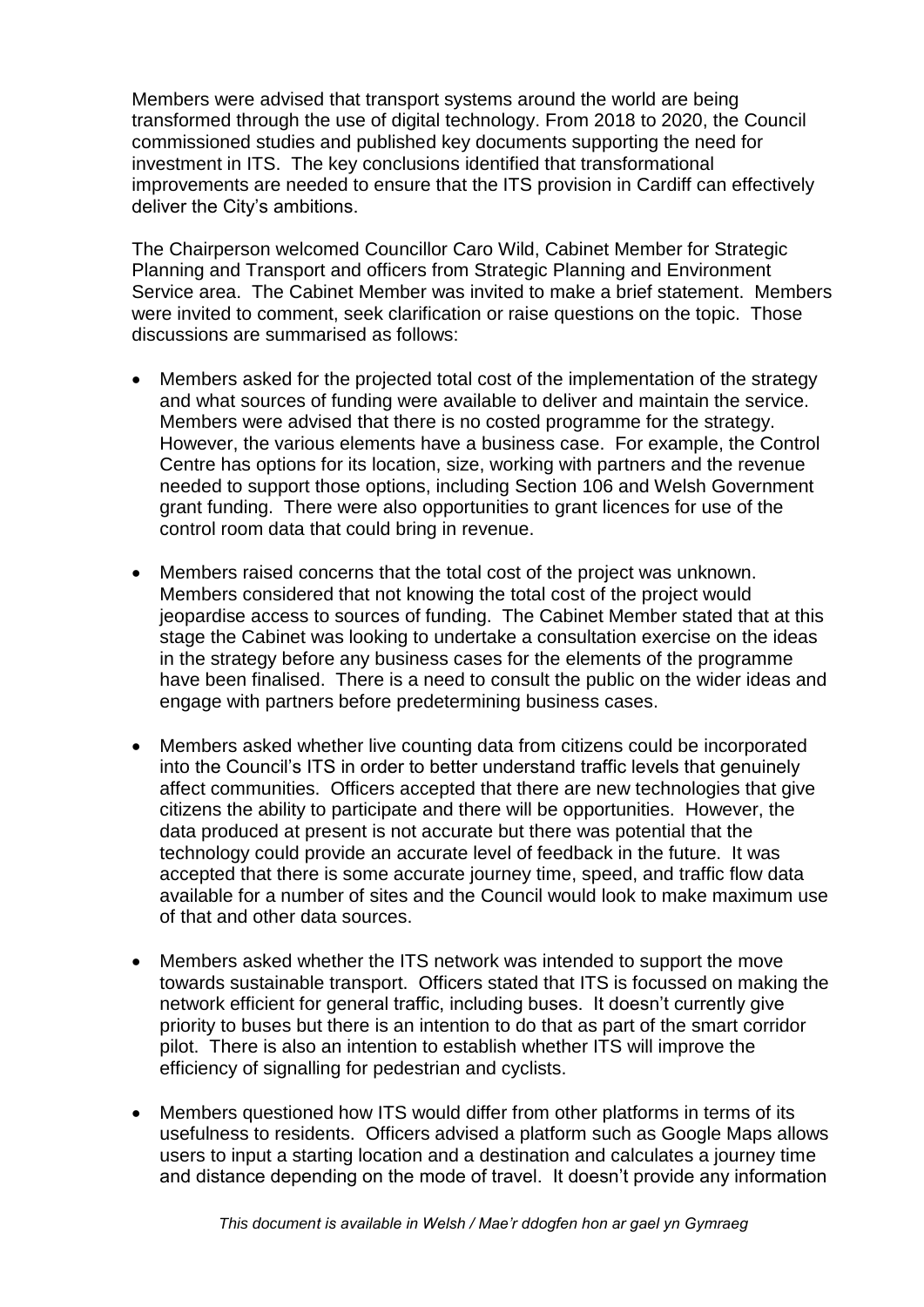regarding alternative modes of transport, carbon footprint and health benefits. The Council in partnership with Transport for Wales is investigating the possibility of providing an all-encompassing app that would allow people to plan their journeys better and allow for promotion of sustainable transport alternatives.

- Members considered that encouraging people to use sustainable transport options is reliant on those core services being available. Officers stated that 3,300 responses were received on the Bus Strategy consultation and the responses are being considered. The need for wider bus services is part of that consideration. The Welsh Government is also considering bus reform that may allow local authorities to have greater control over bus services.
- Members noted that between £1-2 billion is estimated to be needed to implement the changes necessary and funding arrangements will require further discussion. Members asked whether congestion charging was being considered. The Cabinet Members stated that cities around the UK are coming to the same conclusion and the UK government is also concerned at the drop in tax revenue as vehicles move from petrol/diesel to electric. The UK Government is looking at different forms of road user charging. The Council is looking at various options and the Welsh Government has undertaken work in the area, including producing the South East Wales Transport Commission – known as the Burns Report. Decisions on funding options were made openly and set out in the Transport White Paper, which has received backing from all parties.
- Members provided comment on a number of the questions contained in the proposed survey. Members raised concerns that the questions were phrased in such a way that respondents would be expected to provide an affirmative answer. Members were also concerned at the progress made towards providing integrated transport in the City. Officers accepted the point raised regarding the questions contained in the survey and welcomed any feedback from the Committee. Officers stated that an integrated ticketing trial between Cardiff and Newport will commence in 2023.
- Members raised concerns about the proposed consultation and in particular how the consultation aims to reach hard to reach groups.

RESOLVED – That the Chairperson writes to the Cabinet Member on behalf of the Committee to convey any comments, observations and recommendations made during the way forward.

67 : COMMITTEE BUSINESS

RESOLVED – That:

- (1) The Committee approved the draft Environmental Committee Scrutiny Annual Report 2021/22
- (2) Members noted the Committee's achievements for inclusion in the Annual Report 2021/22;